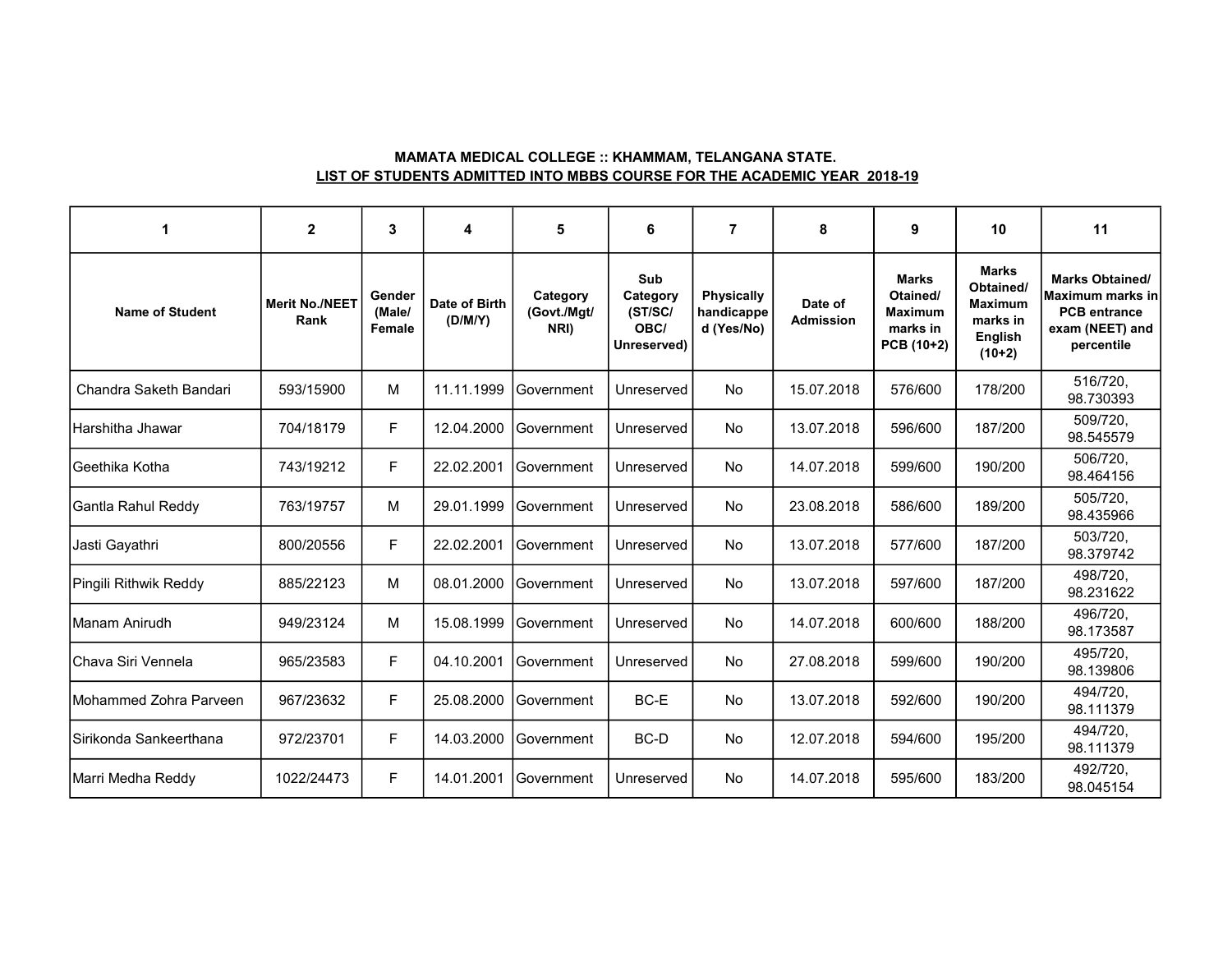| <b>Name of Student</b>          | <b>Merit No./NEET</b><br>Rank | Gender<br>(Male/<br>Female | Date of Birth<br>(D/M/Y) | Category<br>(Govt./Mgt/<br>NRI) | Sub<br>Category<br>(ST/SC/<br>OBC/<br>Unreserved) | <b>Physically</b><br>handicappe<br>d (Yes/No) | Date of<br><b>Admission</b> | <b>Marks</b><br>Otained/<br><b>Maximum</b><br>marks in<br>PCB (10+2) | <b>Marks</b><br>Obtained/<br><b>Maximum</b><br>marks in<br><b>English</b><br>$(10+2)$ | <b>Marks Obtained/</b><br>Maximum marks inl<br><b>PCB</b> entrance<br>exam (NEET) and<br>percentile |
|---------------------------------|-------------------------------|----------------------------|--------------------------|---------------------------------|---------------------------------------------------|-----------------------------------------------|-----------------------------|----------------------------------------------------------------------|---------------------------------------------------------------------------------------|-----------------------------------------------------------------------------------------------------|
| Dharshitha Rathod               | 1049/24928                    | F                          | 23.08.2000               | lGovernment                     | Unreserved                                        | No                                            | 13.07.2018                  | 598/600                                                              | 191/200                                                                               | 491/720,<br>98.013105                                                                               |
| Surakanti Srinivas              | 1120/26087                    | M                          | 06.08.1997               | Government                      | Unreserved                                        | <b>No</b>                                     | 14.07.2018                  | 563/600                                                              | 170/200                                                                               | 488/720.<br>97.914910                                                                               |
| Gaddam Rishitha Reddy           | 1121/26102                    | F                          | 12.04.1999               | Government                      | Unreserved                                        | No                                            | 14.07.2018                  | 581/600                                                              | 185/200                                                                               | 488/720,<br>97.914910                                                                               |
| Shaik Sana Dilshad              | 1130/26210                    | F                          | 12.12.1999               | <b>Government</b>               | BC-E                                              | No                                            | 13.07.2018                  | 548/600                                                              | 181/200                                                                               | 488/720,<br>97.914910                                                                               |
| Boppana Bhavitha                | 1131/26218                    | F                          | 01.08.2001               | l Government                    | Unreserved                                        | No                                            | 14.07.2018                  | 598/600                                                              | 188/200                                                                               | 488/720.<br>97.914910                                                                               |
| Kosuru Yashasvi                 | 1133/26260                    | F                          | 04.01.2000               | l Government                    | BC-B                                              | <b>No</b>                                     | 14.07.2018                  | 593/600                                                              | 189/200                                                                               | 488/720,<br>97.914910                                                                               |
| Shraddha Daliya                 | 1139/26370                    | F                          | 30.12.1999               | Government                      | Unreserved                                        | No                                            | 23.08.2018                  | 584/600                                                              | 189/200                                                                               | 488/720,<br>97.914910                                                                               |
| Bhawanasi Sai Satvika           | 1141/26408                    | F                          | 03.05.2001               | Government                      | Unreserved                                        | No                                            | 14.07.2018                  | 573/600                                                              | 189/200                                                                               | 488/720,<br>97.914910                                                                               |
| Madala Amitha Deep<br>Chowdhary | 1142/26440                    | F                          | 11.08.2000               | l Government                    | Unreserved                                        | No                                            | 13.07.2018                  | 593/600                                                              | 190/200                                                                               | 488/720,<br>97.914910                                                                               |
| Kyasa Vyshnavi                  | 1150/26548                    | F                          | 22.02.2001               | Government                      | Unreserved                                        | <b>No</b>                                     | 13.07.2018                  | 593/600                                                              | 187/200                                                                               | 487/720,<br>97.880104                                                                               |
| Masku Sai Tharun Reddy          | 1175/26969                    | M                          | 10.09.1999               | Government                      | Unreserved                                        | <b>No</b>                                     | 14.07.2018                  | 593/600                                                              | 190/200                                                                               | 486/720,<br>97.846795                                                                               |
| Vanam Yashwanth Kiran           | 1178/27024                    | M                          | 29.01.1999               | Government                      | BC-B                                              | <b>No</b>                                     | 15.07.2018                  | 589/600                                                              | 187/200                                                                               | 486/720,<br>97.846795                                                                               |
| Swargam Archana                 | 1202/27383                    | F                          | 02.08.2000               | Government                      | BC-B                                              | No                                            | 14.07.2018                  | 592/600                                                              | 184/200                                                                               | 485/720,<br>97.810730                                                                               |
| <b>Bikki Keerthana</b>          | 1210/27468                    | F                          | 21.07.2000               | Government                      | Unreserved                                        | No                                            | 27.07.2018                  | 594/600                                                              | 190/200                                                                               | 485/720,<br>97.810730                                                                               |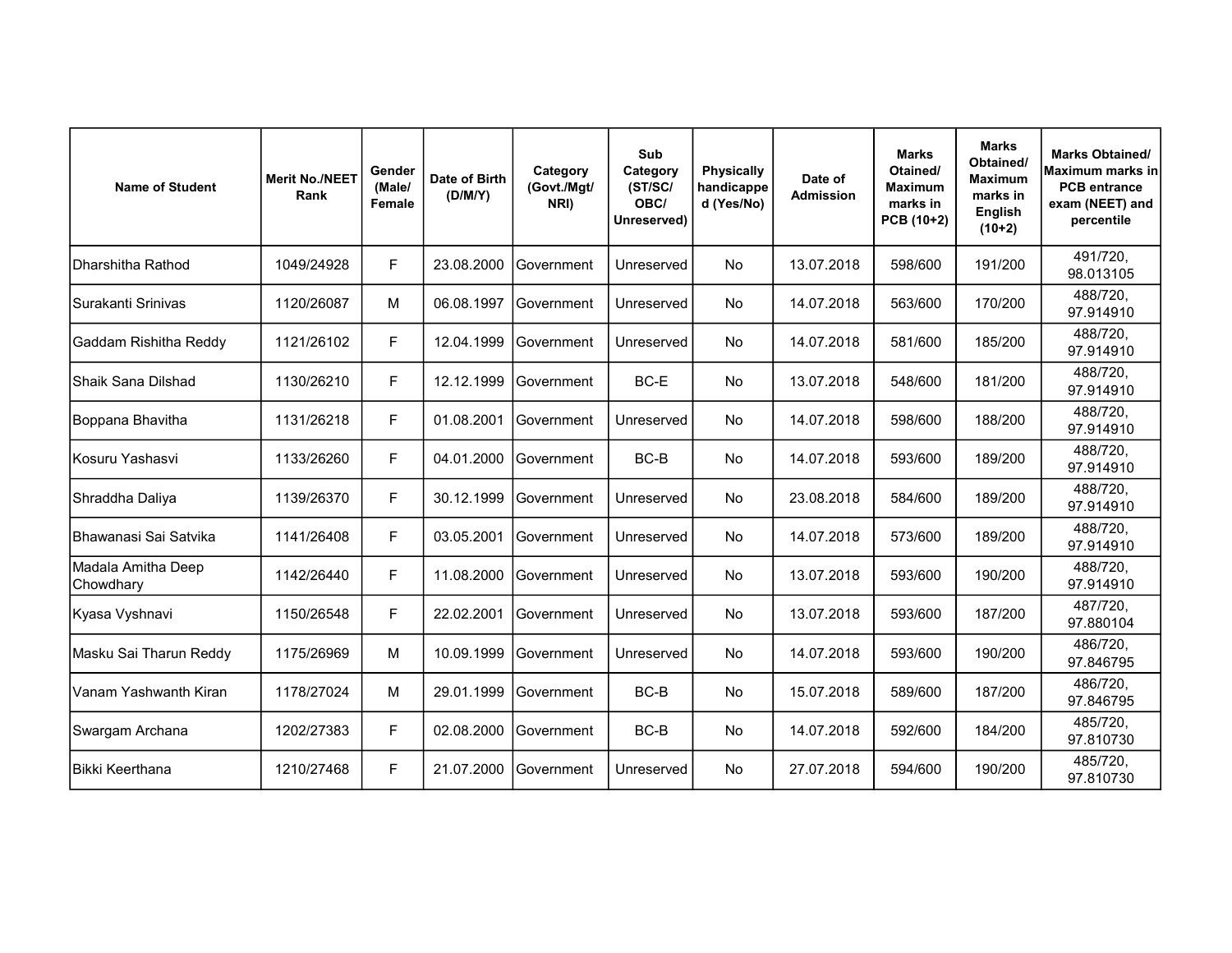| <b>Name of Student</b>           | <b>Merit No./NEET</b><br>Rank | Gender<br>(Male/<br>Female | Date of Birth<br>(D/M/Y) | Category<br>(Govt./Mgt/<br>NRI) | Sub<br>Category<br>(ST/SC/<br>OBC/<br>Unreserved) | <b>Physically</b><br>handicappe<br>d (Yes/No) | Date of<br><b>Admission</b> | <b>Marks</b><br>Otained/<br><b>Maximum</b><br>marks in<br>PCB (10+2) | <b>Marks</b><br>Obtained/<br><b>Maximum</b><br>marks in<br><b>English</b><br>$(10+2)$ | <b>Marks Obtained/</b><br>Maximum marks in<br><b>PCB</b> entrance<br>exam (NEET) and<br>percentile |
|----------------------------------|-------------------------------|----------------------------|--------------------------|---------------------------------|---------------------------------------------------|-----------------------------------------------|-----------------------------|----------------------------------------------------------------------|---------------------------------------------------------------------------------------|----------------------------------------------------------------------------------------------------|
| Bhavana Reddy Ganga              | 1216/27602                    | F                          | 08.09.2000               | Government                      | Unreserved                                        | <b>No</b>                                     | 23.08.2018                  | 581/600                                                              | 187/200                                                                               | 485/720,<br>97.810730                                                                              |
| Vepati Neha                      | 1227/27831                    | F                          | 27.02.2000               | Government                      | Unreserved                                        | <b>No</b>                                     | 22.08.2018                  | 591/600                                                              | 188/200                                                                               | 484/720,<br>97.777578                                                                              |
| Sai Charan Kodam                 | 1232/27896                    | M                          | 11.04.1999               | Government                      | BC-B                                              | No                                            | 13.07.2018                  | 473/600                                                              | 180/200                                                                               | 484/720,<br>97.777578                                                                              |
| Seeni Karthik Venu Gopal         | 1251/28247                    | M                          | 09.10.1998               | <b>Sovernment</b>               | Unreserved                                        | No                                            | 22.08.2018                  | 572/600                                                              | 181/200                                                                               | 483/720,<br>97.744269                                                                              |
| Thumma Devayani                  | 1255/28285                    | F                          | 19.05.1999               | lGovernment                     | BC-B                                              | No                                            | 14.07.2018                  | 597/600                                                              | 191/200                                                                               | 483/720,<br>97.744269                                                                              |
| Chippa Sai Sumanth               | 1256/28291                    | M                          | 11.09.1999               | Government                      | BC-B                                              | <b>No</b>                                     | 13.07.2018                  | 437/600                                                              | 180/200                                                                               | 483/720,<br>97.744269                                                                              |
| Ashish Kiran Goud M              | 1259/28299                    | M                          | 19.06.1999               | Government                      | BC-B                                              | <b>No</b>                                     | 13.07.2018                  | 572/600                                                              | 143/200                                                                               | 483/720,<br>97.744269                                                                              |
| Gundapuneni Greeshmasai          | 1283/28780                    | F                          | 11.04.1999               | Government                      | Unreserved                                        | <b>No</b>                                     | 22.08.2018                  | 582/600                                                              | 182/200                                                                               | 482/720.<br>97.709464                                                                              |
| Paramkusham V Madhava<br>Krishna | 1301/29041                    | M                          | 01.01.2000               | lGovernment                     | BC-D                                              | No                                            | 14.07.2018                  | 587/600                                                              | 189/200                                                                               | 482/720,<br>97.709464                                                                              |
| Arun Kulkarni                    | 1311/29184                    | M                          | 15.04.2000               | Government                      | Unreserved                                        | <b>No</b>                                     | 23.08.2018                  | 582/600                                                              | 176/200                                                                               | 481/720,<br>97.674816                                                                              |
| Tirupathi Sai Deep               | 1320/29355                    | м                          | 09.06.1999               | Government                      | Unreserved                                        | No                                            | 22.08.2018                  | 578/600                                                              | 187/200                                                                               | 481/720,<br>97.674816                                                                              |
| Jami Kavya Kathyayani            | 1354/29963                    | F                          | 20.08.2000               | lGovernment                     | BC-D                                              | <b>No</b>                                     | 14.07.2018                  | 569/600                                                              | 186/200                                                                               | 479/720,<br>97.608985                                                                              |
| Chithanuru Siri                  | 1364/30065                    | F                          | 09.04.2000               | Government                      | Unreserved                                        | No                                            | 23.08.2018                  | 584/600                                                              | 187/200                                                                               | 479/720,<br>97.608985                                                                              |
| P Udaya Bhasker Reddy            | 1383/30456                    | M                          | 20.04.2000               | Government                      | Unreserved                                        | <b>No</b>                                     | 23.08.2018                  | 589/600                                                              | 185/200                                                                               | 478/720,<br>97.573707                                                                              |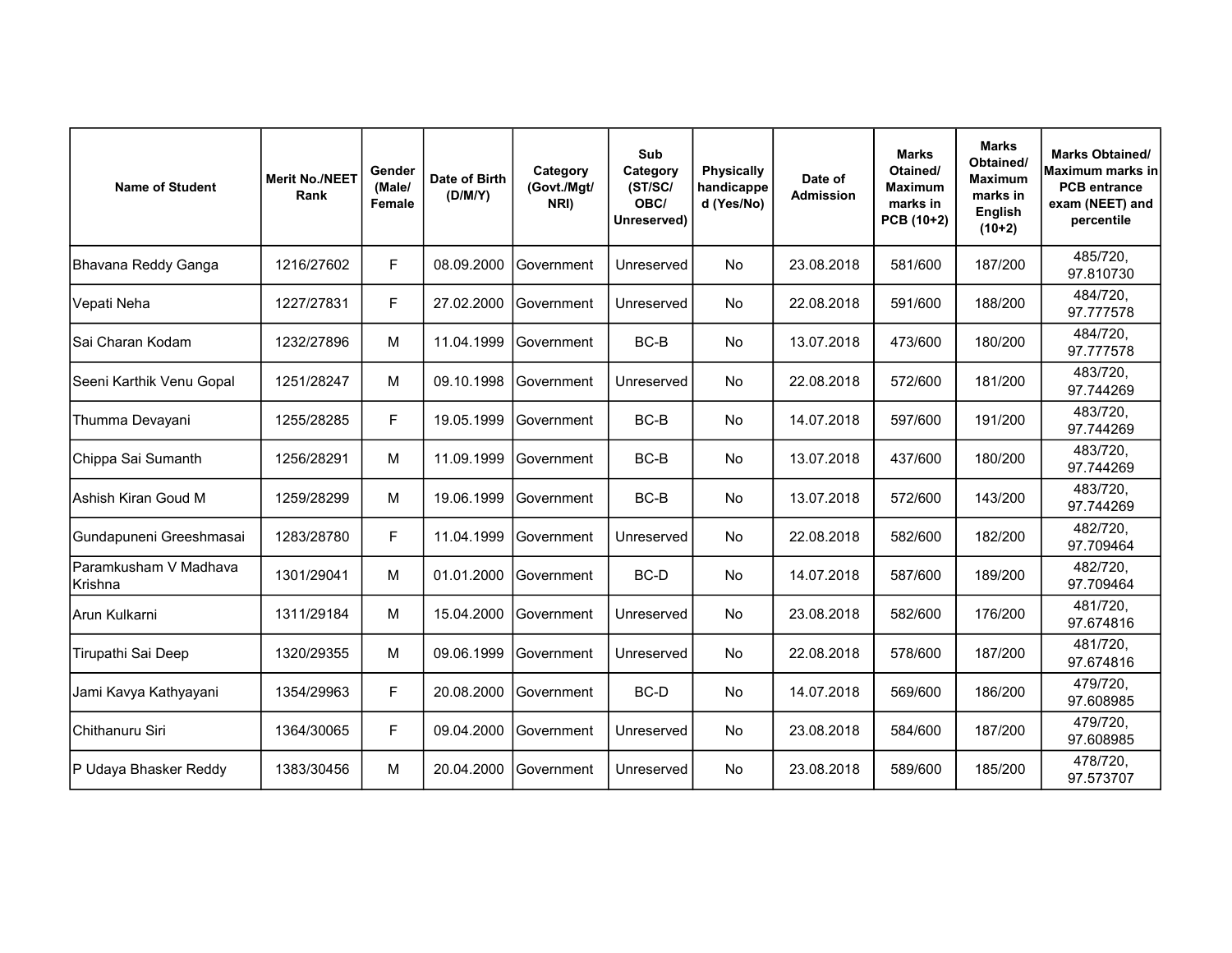| <b>Name of Student</b>          | <b>Merit No./NEET</b><br>Rank | Gender<br>(Male/<br>Female | Date of Birth<br>(D/M/Y) | Category<br>(Govt./Mgt/<br>NRI) | Sub<br>Category<br>(ST/SC/<br>OBC/<br>Unreserved) | <b>Physically</b><br>handicappe<br>d (Yes/No) | Date of<br><b>Admission</b> | <b>Marks</b><br>Otained/<br><b>Maximum</b><br>marks in<br>PCB (10+2) | <b>Marks</b><br>Obtained/<br><b>Maximum</b><br>marks in<br><b>English</b><br>$(10+2)$ | <b>Marks Obtained/</b><br>Maximum marks inl<br><b>PCB</b> entrance<br>exam (NEET) and<br>percentile |
|---------------------------------|-------------------------------|----------------------------|--------------------------|---------------------------------|---------------------------------------------------|-----------------------------------------------|-----------------------------|----------------------------------------------------------------------|---------------------------------------------------------------------------------------|-----------------------------------------------------------------------------------------------------|
| Koppula Manish Reddy            | 1396/30664                    | M                          | 24.08.1999               | lGovernment                     | Unreserved                                        | No                                            | 23.08.2018                  | 581/600                                                              | 187/200                                                                               | 478/720,<br>97.573707                                                                               |
| Bethi Jayanth                   | 1398/30678                    | M                          | 03.11.2000               | Government                      | BC-B                                              | <b>No</b>                                     | 22.08.2018                  | 571/600                                                              | 185/200                                                                               | 478/720,<br>97.573707                                                                               |
| Vanguri Vishnu Vardhan          | 1409/30930                    | M                          | 10.06.1999               | Government                      | BC-D                                              | <b>No</b>                                     | 23.08.2018                  | 591/600                                                              | 183/200                                                                               | 477/720,<br>97.539060                                                                               |
| Jawajiwar Shubham               | 1416/31138                    | M                          | 08.01.2000               | Government                      | Unreserved                                        | <b>No</b>                                     | 29.08.2018                  | 579/600                                                              | 177/200                                                                               | 477/720,<br>97.539060                                                                               |
| Anchuri Rakshith                | 1417/31140                    | M                          | 06.08.2000               | Government                      | Unreserved                                        | <b>No</b>                                     | 28.08.2018                  | 580/600                                                              | 186/200                                                                               | 477/720,<br>97.539060                                                                               |
| Aryan Kumar Voni                | 1421/31271                    | M                          | 09.09.1999               | Government                      | Unreserved                                        | No.                                           | 27.08.2018                  | 588/600                                                              | 187/200                                                                               | 476/720,<br>97.505042                                                                               |
| Balu Volle                      | 1438/31516                    | м                          | 25.05.1998               | Government                      | BC-D                                              | <b>No</b>                                     | 28.08.2018                  | 280/300                                                              | 81/100                                                                                | 476/720,<br>97.505042                                                                               |
| Jinka Sai Priya                 | 1486/32338                    | F                          | 16.11.1999               | Government                      | BC-B                                              | <b>No</b>                                     | 23.08.2018                  | 592/600                                                              | 189/200                                                                               | 474/720,<br>97.429761                                                                               |
| Marri Manichandan               | 1500/32580                    | M                          | 16.02.2000               | lGovernment                     | BC-D                                              | <b>No</b>                                     | 31.08.2018                  | 566/600                                                              | 173/200                                                                               | 477/720,<br>97.429761                                                                               |
| Thridandapani Sri<br>Chenddanna | 1797/37442                    | F                          | 30.05.2001               | <b>IGovernment</b>              | BC-D                                              | <b>No</b>                                     | 31.08.2018                  | 587/600                                                              | 187/200                                                                               | 463/720,<br>97.012649                                                                               |
| Chennupalli Pranavi             | 2159/43472                    | F                          | 25.01.2000               | l Government                    | BC-B                                              | <b>No</b>                                     | 31.08.2018                  | 567/600                                                              | 188/200                                                                               | 452/720,<br>96.558762                                                                               |
| Mohammed Ozurath                | 2203/44063                    | M                          | 28.08.2001               | Government                      | BC-E                                              | <b>No</b>                                     | 13.07.2018                  | 581/600                                                              | 186/200                                                                               | 451/720,<br>96.517264                                                                               |
| Mohammed Mohibuddin             | 2281/45729                    | M                          | 02.08.2001               | lGovernment                     | BC-E                                              | <b>No</b>                                     | 23.08.2018                  | 596/600                                                              | 185/200                                                                               | 448/720,<br>96.386941                                                                               |
| Dosapati Lisa Margaret          | 2288/45932                    | F                          | 19.05.2001               | Government                      | BC-C                                              | <b>No</b>                                     | 12.07.2018                  | 596/600                                                              | 189/200                                                                               | 447/720,<br>96.344261                                                                               |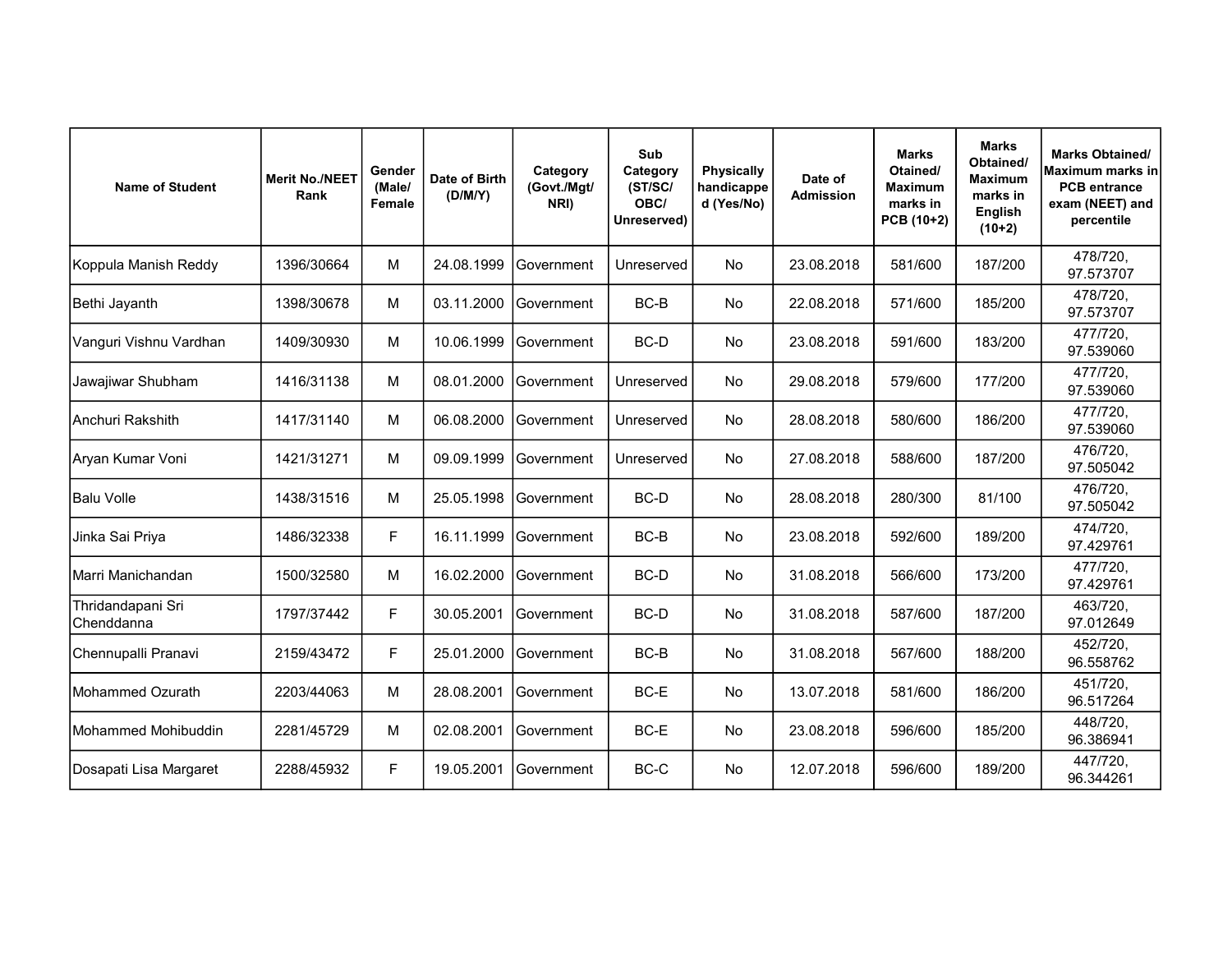| <b>Name of Student</b>                  | <b>Merit No./NEET</b><br>Rank | Gender<br>(Male/<br>Female | Date of Birth<br>(D/M/Y) | Category<br>(Govt./Mgt/<br>NRI) | Sub<br>Category<br>(ST/SC/<br>OBC/<br>Unreserved) | Physically<br>handicappe<br>d (Yes/No) | Date of<br><b>Admission</b> | <b>Marks</b><br>Otained/<br><b>Maximum</b><br>marks in<br>PCB (10+2) | <b>Marks</b><br>Obtained/<br><b>Maximum</b><br>marks in<br><b>English</b><br>$(10+2)$ | <b>Marks Obtained/</b><br>Maximum marks inl<br><b>PCB</b> entrance<br>exam (NEET) and<br>percentile |
|-----------------------------------------|-------------------------------|----------------------------|--------------------------|---------------------------------|---------------------------------------------------|----------------------------------------|-----------------------------|----------------------------------------------------------------------|---------------------------------------------------------------------------------------|-----------------------------------------------------------------------------------------------------|
| Humera Thabassum                        | 2292/45988                    | F                          | 04.08.2000               | Government                      | BC-E                                              | No                                     | 17.07.2018                  | 595/600                                                              | 189/200                                                                               | 447/720,<br>96.344261                                                                               |
| Pattamsetti Nithej                      | 2310/46260                    | M                          | 02.10.2000               | Government                      | BC-A                                              | No                                     | 14.07.2018                  | 580/600                                                              | 184/200                                                                               | 447/720.<br>96.344261                                                                               |
| Veera Madhuri                           | 2528/50594                    | F                          | 28.11.1999               | Government                      | BC-A                                              | No                                     | 15.07.2018                  | 581/600                                                              | 190/200                                                                               | 439/720,<br>95.976443                                                                               |
| Chagantipati Durga Sai<br>Santosh Pawan | 3112/61820                    | М                          | 22.07.2000               | Government                      | BC-A                                              | No                                     | 15.07.2018                  | 590/600                                                              | 176/200                                                                               | 422/720,<br>95.129146                                                                               |
| Basa Kalyan                             | 3204/63461                    | M                          | 16.11.2000               | Government                      | BC-A                                              | No                                     | 14.07.2018                  | 574/600                                                              | 174/200                                                                               | 419/720,<br>94.969687                                                                               |
| IBanothu Ganesh                         | 3457/68992                    | M                          | 20.03.1999               | Government                      | <b>ST</b>                                         | No                                     | 23.08.2018                  | 580/600                                                              | 183/200                                                                               | 411/720,<br>94.524856                                                                               |
| IC Santosh Koushal                      | 3512/69906                    | M                          | 29.10.1999               | Government                      | BC-A                                              | No                                     | 23.08.2018                  | 582/600                                                              | 192/200                                                                               | 410/720.<br>94.466821                                                                               |
| Azmeera Naga Sai Kumar<br>Nayak         | 3730/75228                    | M                          | 22.02.1999               | Government                      | <b>ST</b>                                         | <b>No</b>                              | 23.08.2018                  | 573/600                                                              | 174/200                                                                               | 403/720,<br>94.056559                                                                               |
| Mudavath Tagore Laxmi<br>Prasad         | 3746/75529                    | М                          | 03.02.1999               | lGovernment                     | <b>ST</b>                                         | No                                     | 29.08.2018                  | 557/600                                                              | 177/200                                                                               | 402/720,93.99639<br>8                                                                               |
| Badavath Kalyani                        | 3877/77899                    | F                          | 14.03.1999               | <b>Sovernment</b>               | <b>ST</b>                                         | <b>No</b>                              | 26.08.2018                  | 588/600                                                              | 175/200                                                                               | 399/720,<br>93.813080                                                                               |
| Amgothu Mothilal                        | 3924/78702                    | М                          | 15.08.2000               | Government                      | <b>ST</b>                                         | No                                     | 31.08.2018                  | 590/600                                                              | 190/200                                                                               | 398/720,<br>93.754415                                                                               |
| Tejaswini Sanghi                        | 3987/80088                    | F                          | 09.12.1998               | Government                      | SC                                                | No                                     | 14.07.2018                  | 551/600                                                              | 175/200                                                                               | 396/720,<br>93.632754                                                                               |
| <b>Thadi Rahul</b>                      | 4055/81300                    | М                          | 25.01.2000               | Government                      | SC                                                | No                                     | 13.07.2018                  | 594/600                                                              | 187/200                                                                               | 395/720,<br>93.569206                                                                               |
| <b>IB</b> Revathi                       | 4148/83304                    | M                          | 23.09.1998               | Government                      | SC                                                | No                                     | 15.07.2018                  | 594/600                                                              | 191/200                                                                               | 392/720,<br>93.377305                                                                               |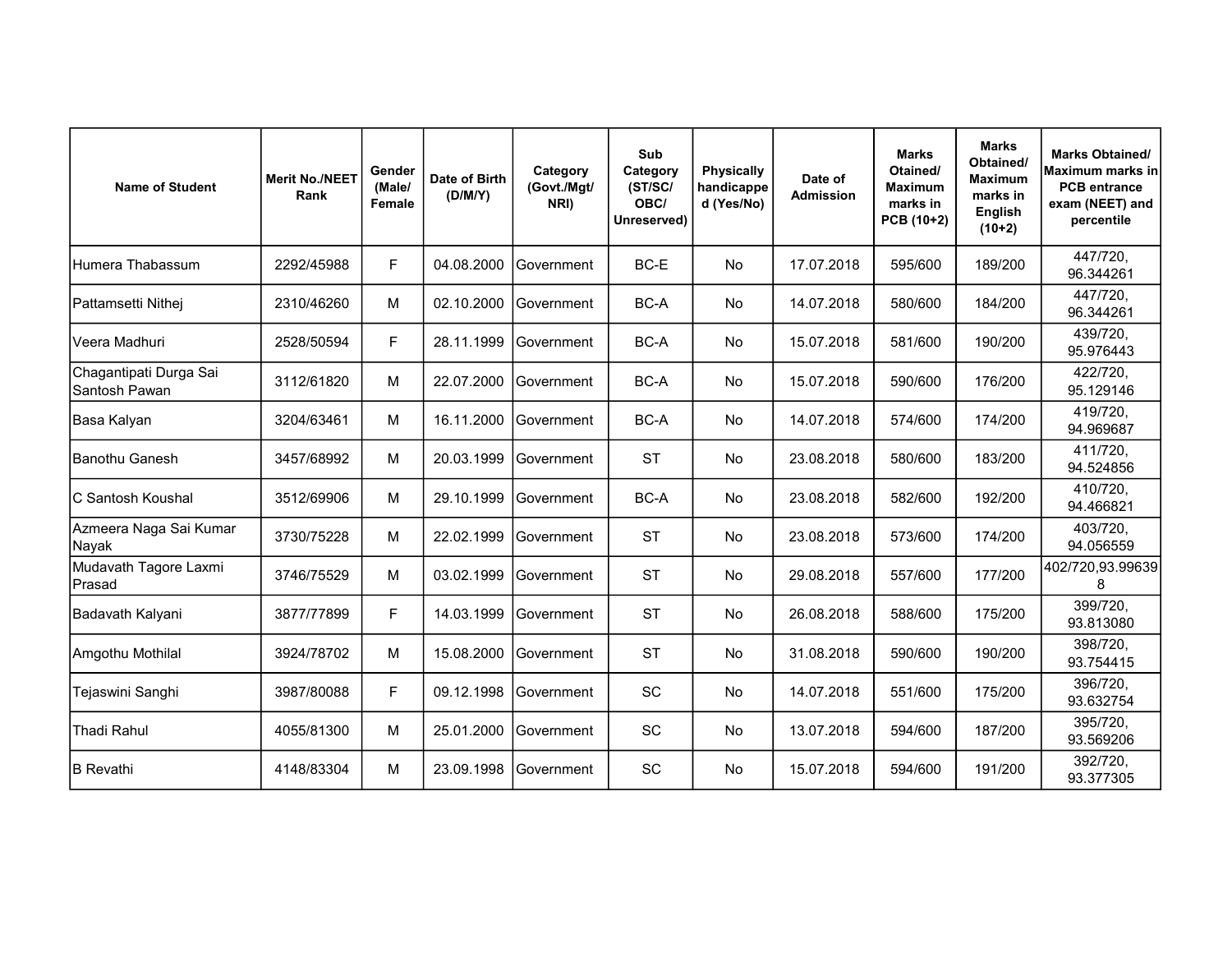| <b>Name of Student</b>   | <b>Merit No./NEET</b><br>Rank | Gender<br>(Male/<br><b>Female</b> | Date of Birth<br>(D/M/Y) | Category<br>(Govt./Mgt/<br>NRI) | Sub<br>Category<br>(ST/SC/<br>OBC/<br>Unreserved) | <b>Physically</b><br>handicappe<br>d (Yes/No) | Date of<br><b>Admission</b> | <b>Marks</b><br>Otained/<br><b>Maximum</b><br>marks in<br>PCB (10+2) | <b>Marks</b><br>Obtained/<br><b>Maximum</b><br>marks in<br><b>English</b><br>$(10+2)$ | <b>Marks Obtained/</b><br>Maximum marks in<br><b>PCB</b> entrance<br>exam (NEET) and<br>percentile |
|--------------------------|-------------------------------|-----------------------------------|--------------------------|---------------------------------|---------------------------------------------------|-----------------------------------------------|-----------------------------|----------------------------------------------------------------------|---------------------------------------------------------------------------------------|----------------------------------------------------------------------------------------------------|
| Chilakabathini Divya     | 4215/84427                    | F                                 | 08.06.2000               | Government                      | SC                                                | No                                            | 22.08.2018                  | 546/600                                                              | 177/200                                                                               | 391/720,<br>93.314545                                                                              |
| Mangallapelli Harish     | 4249/85080                    | M                                 | 21.05.1999               | lGovernment                     | SC                                                | <b>No</b>                                     | 23.08.2018                  | 583/600                                                              | 181/200                                                                               | 390/720,<br>93.247690                                                                              |
| R Mithravinda            | 4282/85429                    | F                                 | 23.01.2000               | Government                      | SC                                                | No                                            | 31.08.2018                  | 581/600                                                              | 190/200                                                                               | 390/720,<br>93.247690                                                                              |
| Ellandula Deexith Baba   | 4293/85837                    | M                                 | 28.08.1999               | l Government                    | <b>SC</b>                                         | <b>No</b>                                     | 23.08.2018                  | 567/600                                                              | 182/200                                                                               | 389/720,<br>93.183041                                                                              |
| Konduri Keerthi          | 4384/87533                    | F                                 | 30.08.2001               | <b>Government</b>               | SC                                                | No                                            | 23.08.2018                  | 586/600                                                              | 176/200                                                                               | 387/720,<br>93.050513                                                                              |
| Chilumula Hepsiba        | 4427/88593                    | F                                 | 05.04.1998               | Government                      | SC                                                | <b>No</b>                                     | 23.08.2018                  | 521/600                                                              | 164/200                                                                               | 386/720,<br>92.991139                                                                              |
| Ranapanga Sridhar        | 4449/89252                    | M                                 | 20.09.1999               | Government                      | SC                                                | No                                            | 23.08.2018                  | 591/600                                                              | 186/200                                                                               | 385/720,<br>92.923576                                                                              |
| T Ashwini Kumari         | 8106/221970                   | F                                 | 21.10.1999               | Government                      | SC                                                | No                                            | 23.08.2018                  | 567/600                                                              | 179/200                                                                               | 277/720,<br>82.425285                                                                              |
| Anne Tanmay              | 164/34705                     | F                                 | 06.08.2000               | Management                      | Unreserved INo                                    |                                               | 26.07.2018                  | 567/600                                                              | 171/200                                                                               | 469/720,<br>97.242112                                                                              |
| Anasi Prathyusha Sai     | 258/43437                     | F                                 | 31.05.2001               | Management                      | BC-B                                              | No                                            | 26.07.2018                  | 590/600                                                              | 189/200                                                                               | 452/720,<br>96.558762                                                                              |
| Varun Chowdary Nallamotu | 275/44556                     | М                                 | 25.06.2000               | Management                      | Unreserved INo                                    |                                               | 25.07.2018                  | 576/600                                                              | 167/200                                                                               | 450/720,<br>96.472379                                                                              |
| Hari Priya Daruri        | 359/52288                     | F                                 | 03.02.2001               | Management                      | Unreserved No                                     |                                               | 26.07.2018                  | 595/600                                                              | 188/200                                                                               | 436/720,<br>95.838481                                                                              |
| Podila Prudhvi Raj       | 377/53686                     | M                                 | 10.11.1998               | Management                      | BC-B                                              | No)                                           | 24.08.2018                  | 589/600                                                              | 188/200                                                                               | 434/720,<br>95.738160                                                                              |
| Katakam Sanghavi         | 2746/54767                    | F                                 | 10.02.1999               | Management                      | Unreserved INo                                    |                                               | 24.08.2018                  | 586/600                                                              | 185/200                                                                               | 432/720,<br>95.643351                                                                              |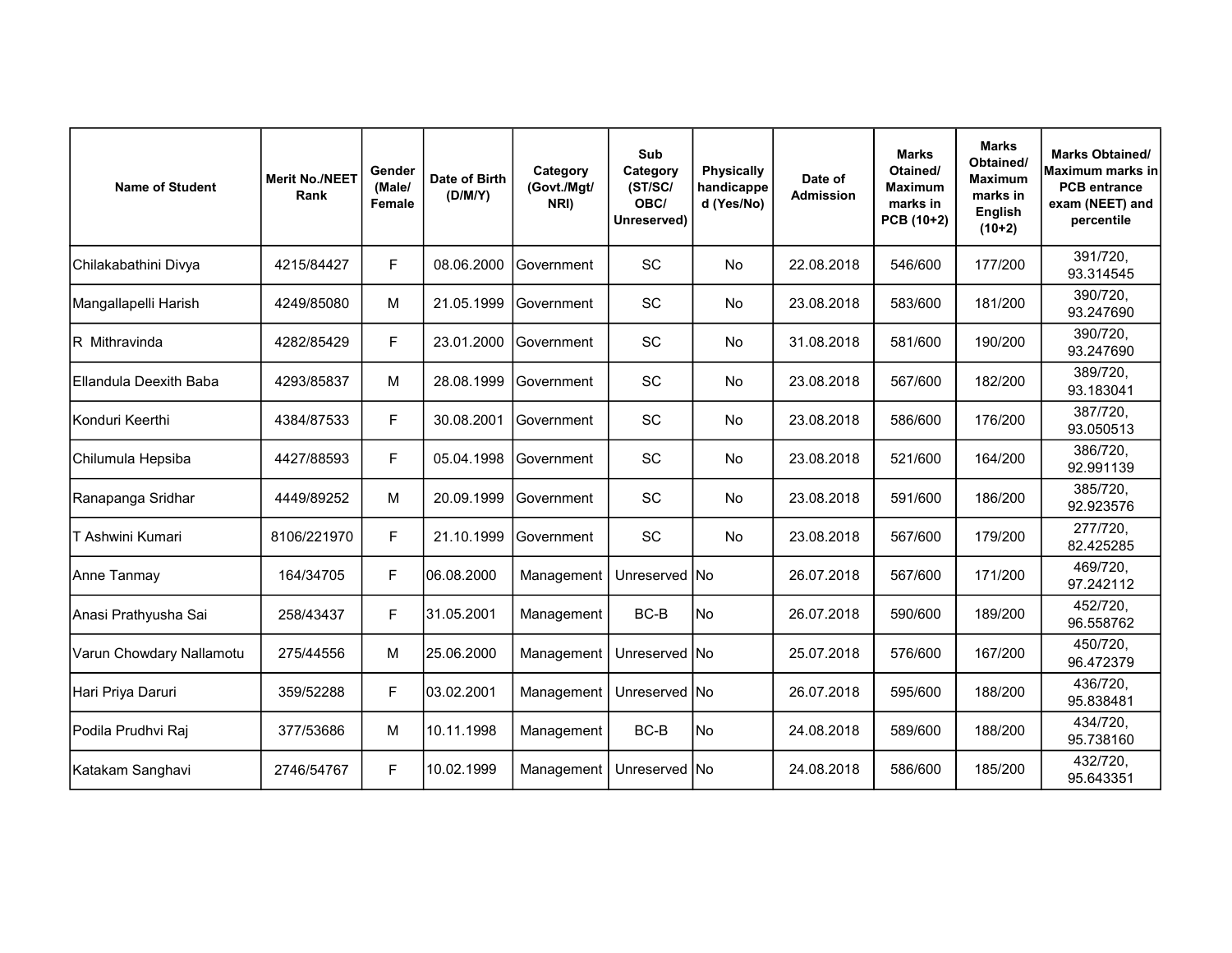| <b>Name of Student</b>          | <b>Merit No./NEET</b><br>Rank | Gender<br>(Male/<br>Female | Date of Birth<br>(D/M/Y) | Category<br>(Govt./Mgt/<br>NRI) | Sub<br>Category<br>(ST/SC/<br>OBC/<br>Unreserved) | <b>Physically</b><br>handicappe<br>d (Yes/No) | Date of<br><b>Admission</b> | <b>Marks</b><br>Otained/<br><b>Maximum</b><br>marks in<br>PCB (10+2) | <b>Marks</b><br>Obtained/<br><b>Maximum</b><br>marks in<br><b>English</b><br>$(10+2)$ | <b>Marks Obtained/</b><br>Maximum marks in<br><b>PCB</b> entrance<br>exam (NEET) and<br>percentile |
|---------------------------------|-------------------------------|----------------------------|--------------------------|---------------------------------|---------------------------------------------------|-----------------------------------------------|-----------------------------|----------------------------------------------------------------------|---------------------------------------------------------------------------------------|----------------------------------------------------------------------------------------------------|
| lPambala Mounika                | 403/55450                     | F                          | 07.05.1999               | Management                      | BC-B                                              | No.                                           | 26.07.2018                  | 556/600                                                              | 181/200                                                                               | 431/720,<br>95.595710                                                                              |
| Sai Teja Chandupatla            | 410/55899                     | М                          | 20.01.2000               | Management                      | Unreserved INo                                    |                                               | 26.07.2018                  | 548/600                                                              | 168/200                                                                               | 431/720,<br>95.595710                                                                              |
| Sri Keerthi T                   | 2816/56160                    | F                          | 13.12.2000               | Management                      | Unreserved INo                                    |                                               | 24.08.2018                  | 586/600                                                              | 189/200                                                                               | 430/720.<br>95.544290                                                                              |
| Sai Mahesh Nune                 | 420/56822                     | M                          | 30.03.2000               | Management                      | Unreserved INo                                    |                                               | 25.07.2018                  | 573/600                                                              | 177/200                                                                               | 429/720,<br>95.493972                                                                              |
| İKesana Hemanth Sai             | 440/58341                     | М                          | 27.08.2000               | Management                      | BC-B                                              | No.                                           | 21.07.2018                  | 544/600                                                              | 172/200                                                                               | 427/720,<br>95.392784                                                                              |
| Yadlapalli Vamsi Krishna        | 443/58486                     | М                          | 27.07.2000               | Management                      | Unreserved INo                                    |                                               | 25.07.2018                  | 585/600                                                              | 184/200                                                                               | 427/720,<br>95.392784                                                                              |
| Kaleru Supraja                  | 465/60228                     | F                          | 17.08.2000               | Management                      | BC-D                                              | lNo.                                          | 23.07.2018                  | 596/600                                                              | 190/200                                                                               | 424/720,<br>95.234585                                                                              |
| Thiruveedhi Yaminipriya         | 475/60934                     | F                          | 22.04.2000               | Management                      | Unreserved INo                                    |                                               | 21.07.2018                  | 597/600                                                              | 187/200                                                                               | 423/720,<br>95.183322                                                                              |
| İAkula Ashish                   | 479/61335                     | М                          | 03.11.1998               | Management                      | BC-D                                              | No)                                           | 26.07.2018                  | 594/600                                                              | 185/200                                                                               | 422/720,<br>95.129146                                                                              |
| Demali Sai Akhil Reddy          | 484/61409                     | М                          | 17.12.2000               | Management                      | Unreserved INo                                    |                                               | 23.07.2018                  | 270/300                                                              | 82/100                                                                                | 422/720,<br>95.129146                                                                              |
| Kuchana Sravani                 | 490/61927                     | F                          | 16.09.1999               | Management                      | BC-B                                              | No                                            | 25.07.2018                  | 552/600                                                              | 185/200                                                                               | 421/720,<br>95.077883                                                                              |
| Venkata Poorna<br>Anantapantula | 494/62072                     | F                          | 05.09.2000               | Management                      | Unreserved INo                                    |                                               | 25.07.2018                  | 282/300                                                              | 92/100                                                                                | 421/720,<br>95.077883                                                                              |
| Donthu Harika Goud              | 504/62752                     | F                          | 17.08.2000               | Management                      | BC-B                                              | No                                            | 25.07.2018                  | 592/600                                                              | 180/200                                                                               | 420/720,<br>95.019296                                                                              |
| Panchagiri Sreevasini           | 532/65248                     | F                          | 22.08.2000               | Management                      | BC-D                                              | No                                            | 26.07.2018                  | 570/600                                                              | 183/200                                                                               | 416/720,<br>94.808496                                                                              |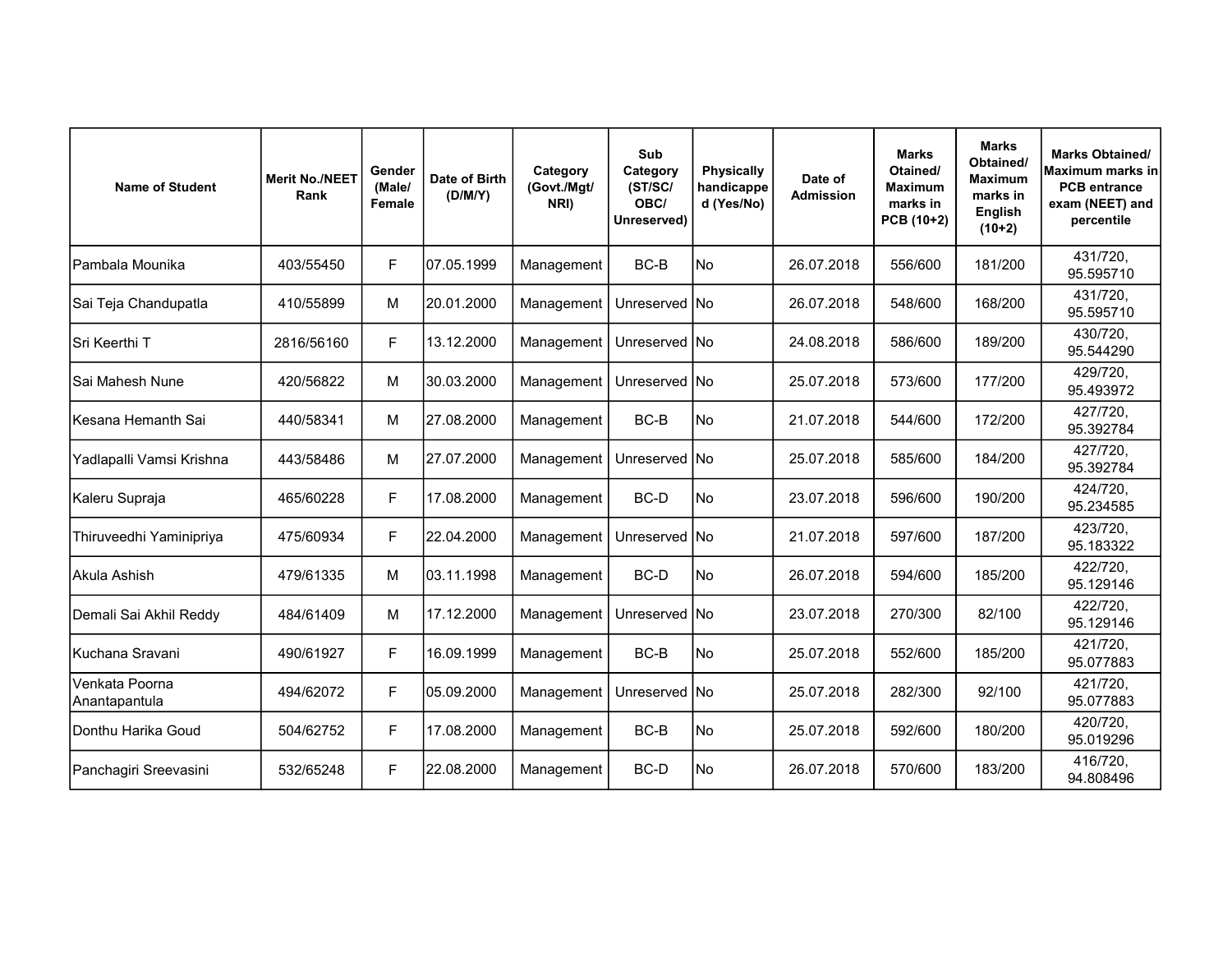| <b>Name of Student</b>   | <b>Merit No./NEET</b><br>Rank | Gender<br>(Male/<br>Female | Date of Birth<br>(D/M/Y) | Category<br>(Govt./Mgt/<br>NRI) | Sub<br>Category<br>(ST/SC/<br>OBC/<br>Unreserved) | <b>Physically</b><br>handicappe<br>d (Yes/No) | Date of<br><b>Admission</b> | <b>Marks</b><br>Otained/<br><b>Maximum</b><br>marks in<br>PCB (10+2) | <b>Marks</b><br>Obtained/<br><b>Maximum</b><br>marks in<br><b>English</b><br>$(10+2)$ | <b>Marks Obtained/</b><br>Maximum marks in<br><b>PCB</b> entrance<br>exam (NEET) and<br>percentile |
|--------------------------|-------------------------------|----------------------------|--------------------------|---------------------------------|---------------------------------------------------|-----------------------------------------------|-----------------------------|----------------------------------------------------------------------|---------------------------------------------------------------------------------------|----------------------------------------------------------------------------------------------------|
| Devarapalli Sai Ramya    | 542/66278                     | F                          | 06.05.2001               | Management                      | Unreserved INo                                    |                                               | 26.07.2018                  | 581/600                                                              | 172/200                                                                               | 415/720,<br>94.752587                                                                              |
| Harsha Vardhan Thodeti   | 543/66456                     | M                          | 27.04.2001               | Management                      | BC-D                                              | lNo                                           | 25.07.2018                  | 582/600                                                              | 173/200                                                                               | 415/720,<br>94.752587                                                                              |
| Gunda Teja Shourya Reddy | 554/67683                     | M                          | 26.05.2000               | Management                      | Unreserved INo                                    |                                               | 23.07.2018                  | 561/600                                                              | 187/200                                                                               | 413/720,<br>94.642265                                                                              |
| Yatam Tejaswini          | 598/71050                     | F                          | 29.07.2001               | Management                      | Unreserved   No                                   |                                               | 26.07.2018                  | 588/600                                                              | 185/200                                                                               | 408/720,<br>94.352798                                                                              |
| Samala Venkatesh         | 604/71226                     | M                          | 22.10.1998               | Management                      | BC-B                                              | lNo.                                          | 25.07.2018                  | 573/600                                                              | 184/200                                                                               | 408/720,<br>94.352798                                                                              |
| <b>Boini Ruthwik</b>     | 617/72303                     | М                          | 26.02.2000               | Management                      | BC-D                                              | lNo                                           | 25.07.2018                  | 567/600                                                              | 183/200                                                                               | 407/720,<br>94.293740                                                                              |
| Krothapalli Shreya       | 618/72427                     | F                          | 19.09.2000               | Management                      | Unreserved INo                                    |                                               | 23.07.2018                  | 573/600                                                              | 171/200                                                                               | 407/720,<br>94.293740                                                                              |
| Ullagaddi Sindhuja       | 621/72699                     | F                          | 17.12.1999               | Management                      | BC-D                                              | No                                            | 23.07.2018                  | 598/600                                                              | 190/200                                                                               | 406/720,<br>94.236098                                                                              |
| Ravipati Avinash         | 634/74077                     | M                          | 26.06.1999               | Management                      | Unreserved INo                                    |                                               | 23.07.2018                  | 580/600                                                              | 178/200                                                                               | 404/720,<br>94.114595                                                                              |
| Juturu Sri Harsha        | 636/74114                     | M                          | 31.07.1998               | Management                      | Unreserved No                                     |                                               | 21.07.2018                  | 579/600                                                              | 183/200                                                                               | 404/720,<br>94.114595                                                                              |
| A Deepthi Lekha          | 641/74838                     | F                          | 29.05.2000               | Management                      | BC-B                                              | lNo                                           | 25.07.2018                  | 581/600                                                              | 184/200                                                                               | 403/720,<br>94.056559                                                                              |
| Bethina Sravya           | 644/74927                     | F                          | 04.01.1998               | Management                      | Unreserved No                                     |                                               | 23.07.2018                  | 578/600                                                              | 177/200                                                                               | 403/720,<br>94.056559                                                                              |
| Kanala Pratheek Srivatsa | 648/75620                     | М                          | 25.10.2000               | Management                      | BC-D                                              | No                                            | 23.07.2018                  | 596/600                                                              | 187/200                                                                               | 402/720,<br>93.996398                                                                              |
| Dugyala Swetha           | 651/75792                     | F                          | 25.09.1999               | Management                      | Unreserved INo                                    |                                               | 25.07.2018                  | 584/600                                                              | 185/200                                                                               | 402/720,<br>93.996398                                                                              |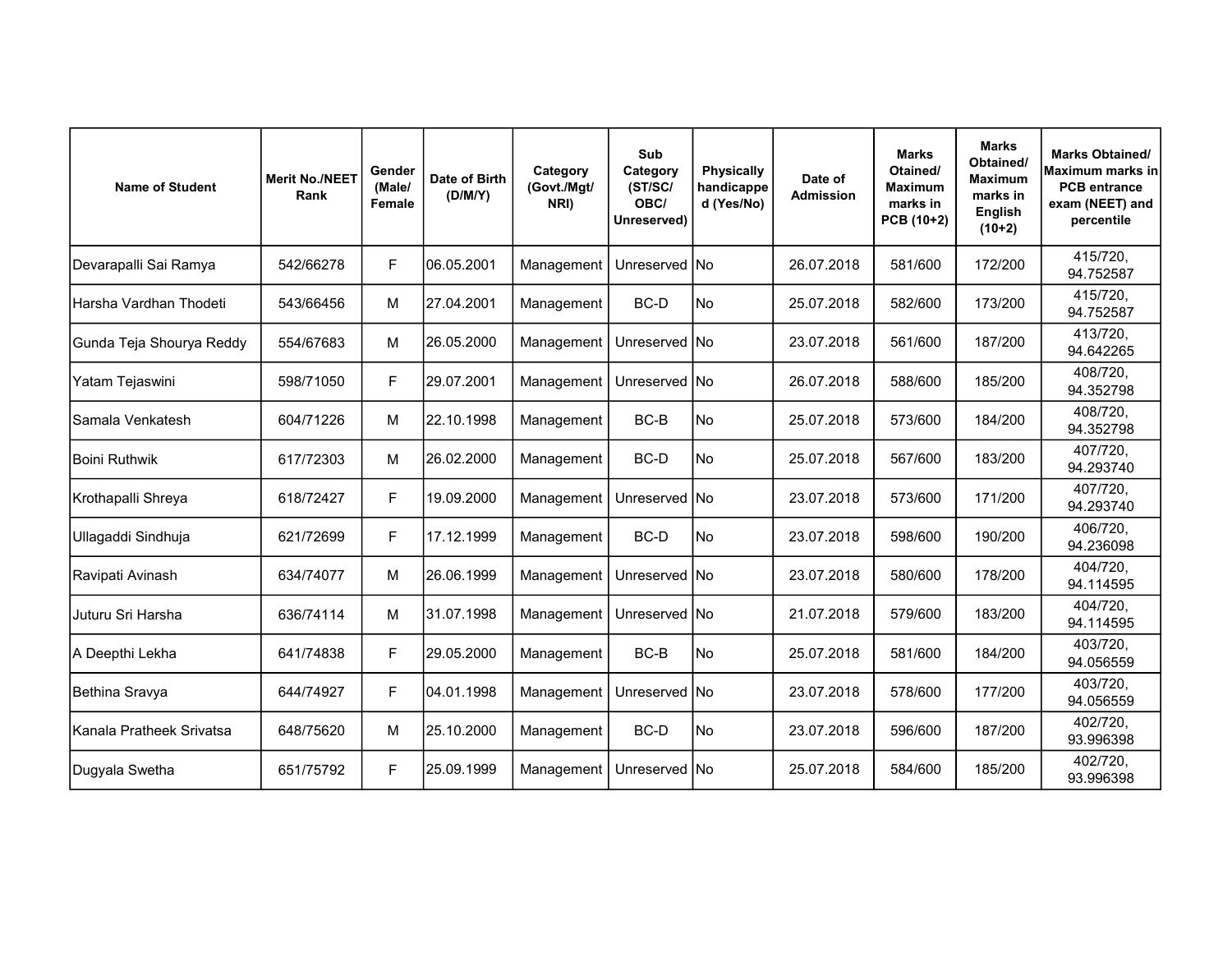| <b>Name of Student</b>                  | <b>Merit No./NEET</b><br>Rank | Gender<br>(Male/<br>Female | Date of Birth<br>(D/M/Y) | Category<br>(Govt./Mgt/<br>NRI) | Sub<br>Category<br>(ST/SC/<br>OBC/<br>Unreserved) | <b>Physically</b><br>handicappe<br>d (Yes/No) | Date of<br><b>Admission</b> | <b>Marks</b><br>Otained/<br><b>Maximum</b><br>marks in<br>PCB (10+2) | <b>Marks</b><br>Obtained/<br><b>Maximum</b><br>marks in<br><b>English</b><br>$(10+2)$ | <b>Marks Obtained/</b><br>Maximum marks in<br><b>PCB</b> entrance<br>exam (NEET) and<br>percentile |
|-----------------------------------------|-------------------------------|----------------------------|--------------------------|---------------------------------|---------------------------------------------------|-----------------------------------------------|-----------------------------|----------------------------------------------------------------------|---------------------------------------------------------------------------------------|----------------------------------------------------------------------------------------------------|
| Pulakondla Prasanna Kumar               | 663/77034                     | М                          | 06.06.1996               | Management                      | Unreserved INo                                    |                                               | 24.08.2018                  | 532/600                                                              | 166/200                                                                               | 400/720,<br>93.874580                                                                              |
| Tejasvi Sakhamuri                       | 666/77064                     | F                          | 20.04.2000               | Management                      | Unreserved INo                                    |                                               | 23.07.2018                  | 590/600                                                              | 183/200                                                                               | 400/720,<br>93.874580                                                                              |
| Prathapani Soumya                       | 669/77198                     | F                          | 16.08.2000               | Management                      | Unreserved INo                                    |                                               | 26.07.2018                  | 582/600                                                              | 179/200                                                                               | 400/720,<br>93.874580                                                                              |
| Sanga Sai Kiran                         | 673/77267                     | М                          | 24.04.1998               | Management                      | BC-D                                              | lNo                                           | 25.07.2018                  | 569/600                                                              | 176/200                                                                               | 400/720,<br>93.874580                                                                              |
| Keerthi Sree Gangineni                  | 679/77538                     | F                          | 16.07.1999               | Management                      | Unreserved INo                                    |                                               | 25.07.2018                  | 594/600                                                              | 189/200                                                                               | 400/720,<br>93.874580                                                                              |
| Syreddy Sri Malavika                    | 680/77656                     | F                          | 29.06.1999               | Management                      | Unreserved No                                     |                                               | 23.07.2018                  | 570/600                                                              | 187/200                                                                               | 400/720,<br>93.874580                                                                              |
| Katta Ruthwik Badari<br>Kedarinath      | 682/77875                     | м                          | 06.03.1999               | Management                      | BC-B                                              | No                                            | 23.07.2018                  | 573/600                                                              | 189/200                                                                               | 399/720,<br>93.813080                                                                              |
| Anil Kumar Mariyala                     | 689/78628                     | М                          | 16.01.2001               | Management                      | Unreserved INo                                    |                                               | 23.07.2018                  | 595/600                                                              | 190/200                                                                               | 398720,<br>93.754415                                                                               |
| Darapuneni Madhurima                    | 714/80555                     | F                          | 06.10.1999               | Management                      | Unreserved   No                                   |                                               | 25.07.2018                  | 580/600                                                              | 180/200                                                                               | 396/720,<br>93.632754                                                                              |
| A Manisha                               | 719/80927                     | F                          | 22.08.1998               | Management                      | BC-D                                              | lNo                                           | 26.07.2018                  | 570/600                                                              | 189/200                                                                               | 395/720,<br>93.569206                                                                              |
| Singam Nikhitha                         | 724/81274                     | F                          | 31.03.2000               | Management                      | Unreserved INo                                    |                                               | 23.07.2018                  | 566/600                                                              | 189/200                                                                               | 395/720,<br>93.569206                                                                              |
| Peddireddy Sai Samanth<br>Krishna       | 725/81327                     | М                          | 27.11.1999               | Management                      | Unreserved No                                     |                                               | 26.07.2018                  | 550/600                                                              | 177/200                                                                               | 395/720,<br>93.569206                                                                              |
| Kamodula Keerthana                      | 726/81339                     | F                          | 25.05.2001               | Management                      | BC-D                                              | No                                            | 25.07.2018                  | 590/600                                                              | 189/200                                                                               | 395/720,<br>93.569206                                                                              |
| Kempapuram Pundarikaksha<br>Panduraanga | 737/82551                     | М                          | 15.03.2000               | Management                      | Unreserved INo                                    |                                               | 26.07.2018                  | 595/600                                                              | 178/200                                                                               | 393/720,<br>93.442269                                                                              |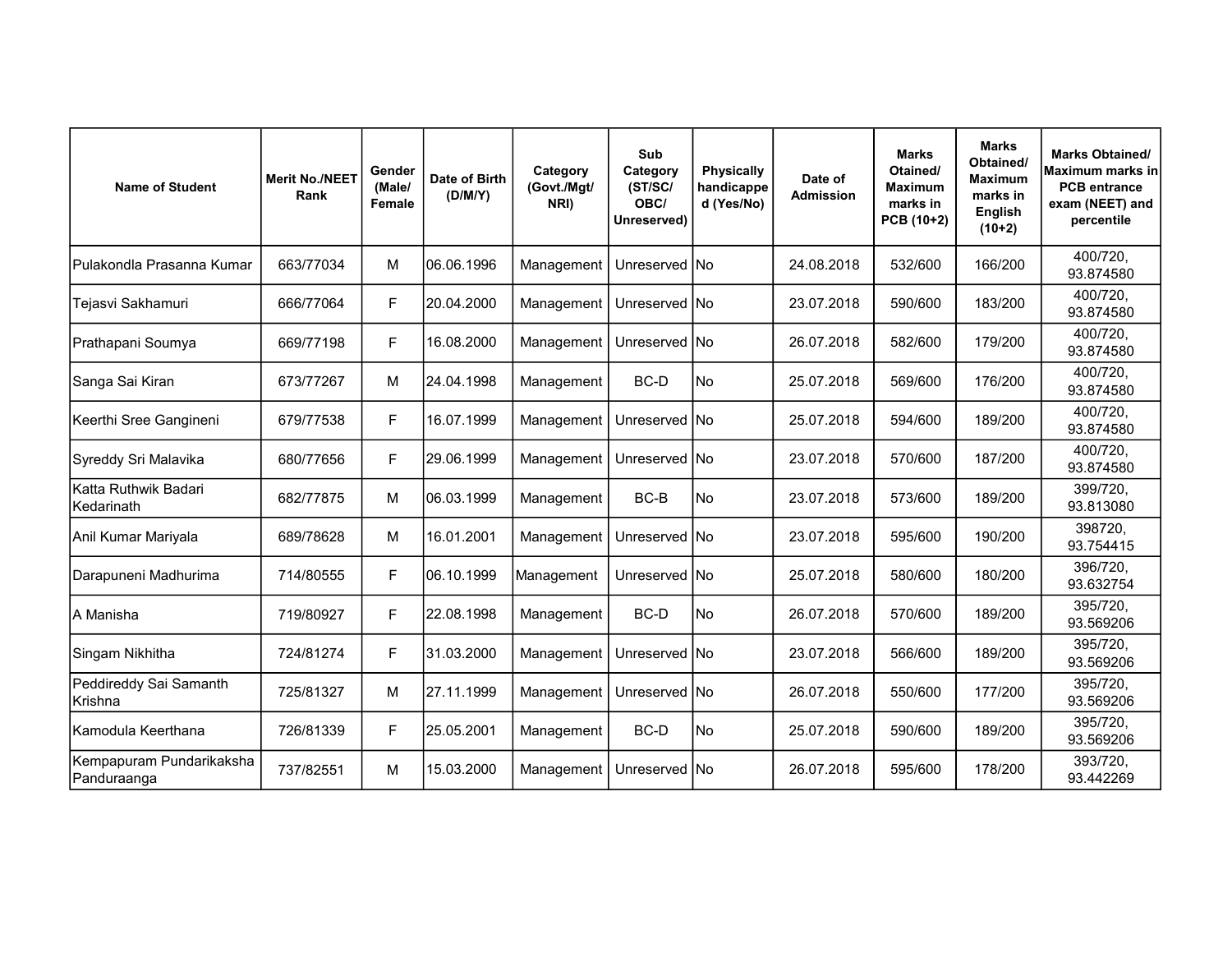| <b>Name of Student</b>         | <b>Merit No./NEET</b><br>Rank | Gender<br>(Male/<br>Female | Date of Birth<br>(D/M/Y) | Category<br>(Govt./Mgt/<br>NRI) | Sub<br>Category<br>(ST/SC/<br>OBC/<br>Unreserved) | <b>Physically</b><br>handicappe<br>d (Yes/No) | Date of<br><b>Admission</b> | <b>Marks</b><br>Otained/<br><b>Maximum</b><br>marks in<br>PCB (10+2) | <b>Marks</b><br>Obtained/<br><b>Maximum</b><br>marks in<br><b>English</b><br>$(10+2)$ | <b>Marks Obtained/</b><br>Maximum marks in<br><b>PCB</b> entrance<br>exam (NEET) and<br>percentile |
|--------------------------------|-------------------------------|----------------------------|--------------------------|---------------------------------|---------------------------------------------------|-----------------------------------------------|-----------------------------|----------------------------------------------------------------------|---------------------------------------------------------------------------------------|----------------------------------------------------------------------------------------------------|
| <b>Gummapu Esther Queeni</b>   | 748/83693                     | F                          | 16.02.1998               | Management                      | BC-C                                              | No                                            | 25.07.2018                  | 580/600                                                              | 187/200                                                                               | 392/720,<br>93.377305                                                                              |
| Akula Navya Sri                | 752/83948                     | F                          | 03.08.2000               | Management                      | BC-D                                              | lNo                                           | 25.07.2018                  | 584/600                                                              | 182/200                                                                               | 392/720,<br>93.377305                                                                              |
| <b>Bashetty Srinidhi</b>       | 761/84389                     | F                          | 03.06.2001               | Management                      | BC-D                                              | No                                            | 24.07.2018                  | 584/600                                                              | 180/200                                                                               | 391/720,<br>93.314545                                                                              |
| Mannem Shanvitha               | 795/86844                     | F                          | 22.08.2001               | Management                      | Unreserved No                                     |                                               | 30.08.2018                  | 590/600                                                              | 178/200                                                                               | 388/720,<br>93.117367                                                                              |
| Moparthi Suhas Krishna         | 2210/215979                   | M                          | 14.08.2000               | <b>NRI</b>                      | Unreserved                                        | <b>No</b>                                     | 23.07.2018                  | 441/600                                                              | 185/200                                                                               | 276/720,<br>82.919016                                                                              |
| E Pavan Kalyan Goud            | 2288/225744                   | М                          | 14.12.1998               | <b>NRI</b>                      | BC-B                                              | <b>No</b>                                     | 24.08.2018                  | 572/600                                                              | 161/200                                                                               | 270/720,<br>82.170781                                                                              |
| Dasa Amulya                    | 2376/237718                   | F                          | 21.03.2000               | <b>NRI</b>                      | Unreserved                                        | <b>No</b>                                     | 23.07.2018                  | 518/600                                                              | 183/200                                                                               | 262/720,<br>81.174971                                                                              |
| Bandi Himasayili               | 2477/250190                   | $\mathsf F$                | 19.11.1999               | <b>NRI</b>                      | Unreserved                                        | <b>No</b>                                     | 25.07.2018                  | 584/600                                                              | 184/200                                                                               | 255/720,<br>80.227983                                                                              |
| Sneha Madishetty               | 3199/372143                   | F                          | 08.09.2001               | <b>NRI</b>                      | BC-D                                              | <b>No</b>                                     | 23.07.2018                  | 539/600                                                              | 181/200                                                                               | 195/720,<br>70.572658                                                                              |
| Vissamsetty Aarthisri          | 3270/389172                   | F                          | 06.10.2001               | <b>NRI</b>                      | Unreserved                                        | <b>No</b>                                     | 24.07.2018                  | 565/600                                                              | 176/200                                                                               | 188/720,<br>69.174224                                                                              |
| Jajapuram Akhilesh Reddy       | 3508/446569                   | M                          | l24.05.1999              | <b>NRI</b>                      | Unreserved                                        | <b>No</b>                                     | 25.07.2018                  | 540/600                                                              | 182/200                                                                               | 168/720,<br>64.757020                                                                              |
| Srimaruthi Tejashree           | 3569/463616                   | F                          | 10.09.1999               | <b>NRI</b>                      | <b>ST</b>                                         | <b>No</b>                                     | 23.07.2018                  | 562/600                                                              | 175/200                                                                               | 162/720,<br>63.292362                                                                              |
| Nimmagadda Lakshmi<br>Narayana | 3640/485501                   | М                          | 26.05.2000               | <b>NRI</b>                      | Unreserved                                        | No                                            | 26.07.2018                  | 506/600                                                              | 139/200                                                                               | 155/720,<br>61.446736                                                                              |
| Chebrolu Revanth               | 3686/499480                   | М                          | 06.06.2001               | <b>NRI</b>                      | Unreserved                                        | No                                            | 24.07.2018                  | 405/600                                                              | 159/200                                                                               | 151/720,<br>60.404708                                                                              |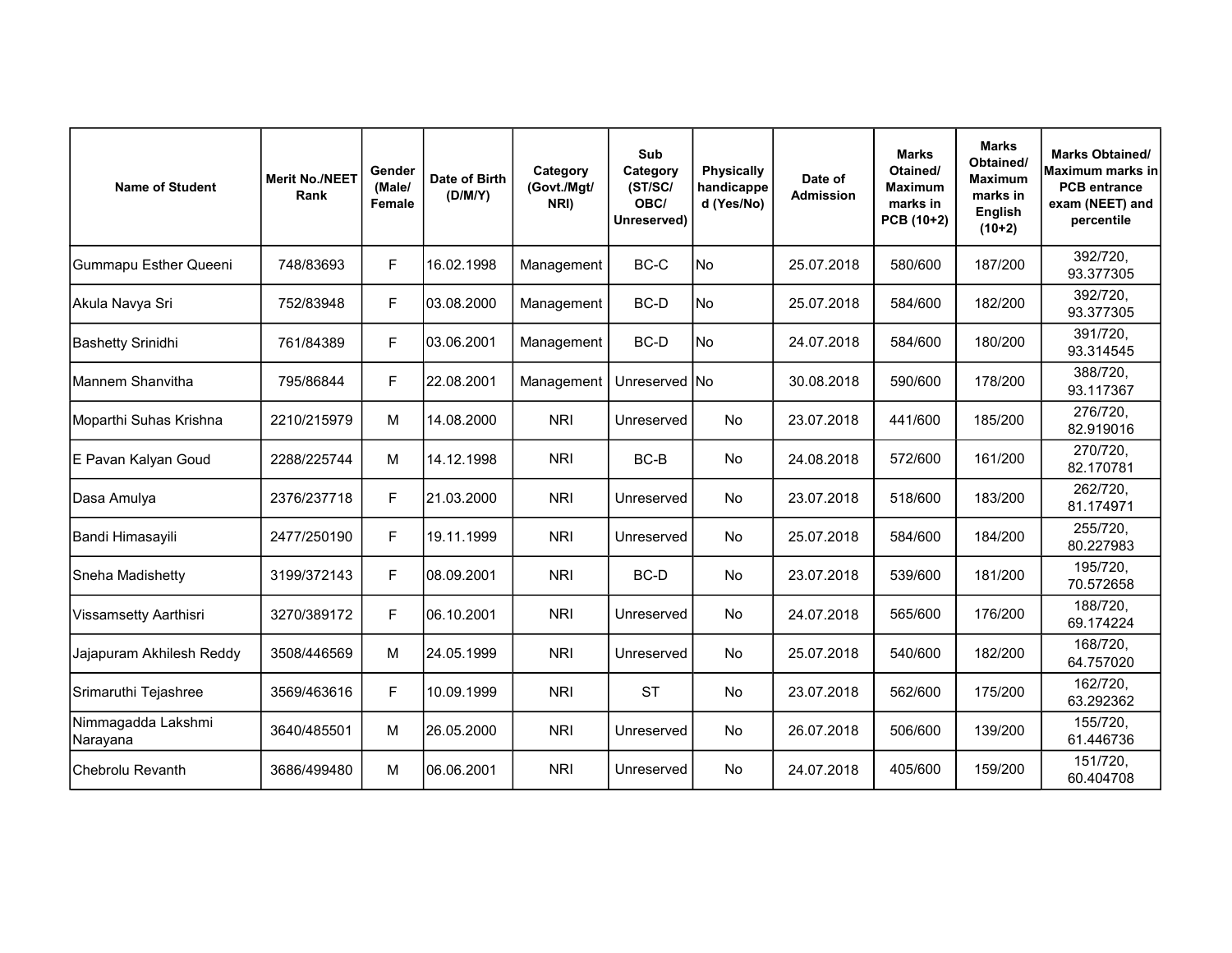| <b>Name of Student</b>    | <b>Merit No./NEET</b><br>Rank | Gender<br>(Male/<br>Female | Date of Birth<br>(D/M/Y) | Category<br>(Govt./Mgt/<br>NRI) | Sub<br>Category<br>(ST/SC/<br>OBC/<br>Unreserved) | <b>Physically</b><br>handicappe<br>d (Yes/No) | Date of<br><b>Admission</b> | <b>Marks</b><br>Otained/<br><b>Maximum</b><br>marks in<br>PCB (10+2) | <b>Marks</b><br>Obtained/<br><b>Maximum</b><br>marks in<br><b>English</b><br>$(10+2)$ | <b>Marks Obtained/</b><br>Maximum marks in<br><b>PCB</b> entrance<br>exam (NEET) and<br>percentile |
|---------------------------|-------------------------------|----------------------------|--------------------------|---------------------------------|---------------------------------------------------|-----------------------------------------------|-----------------------------|----------------------------------------------------------------------|---------------------------------------------------------------------------------------|----------------------------------------------------------------------------------------------------|
| Dwaram Akhil Venkat Reddy | 3714/510955                   | м                          | 26.10.1999               | <b>NRI</b>                      | Unreserved                                        | No                                            | 26.07.2018                  | 406/600                                                              | 51/100                                                                                | 148/720,<br>59.531341                                                                              |
| Vutukuru Janana Vaishnavi | 3773/536238                   | F                          | 08.10.2000               | <b>NRI</b>                      | Unreserved                                        | <b>No</b>                                     | 23.07.2018                  | 208/300                                                              | 80/100                                                                                | 141/720.<br>57.519720                                                                              |
| Purvy Manhari Ravula      | 3775/536566                   | F                          | 05.05.2001               | <b>NRI</b>                      | Unreserved                                        | <b>No</b>                                     | 25.07.2018                  | 487/600                                                              | 175/200                                                                               | 141/720,<br>57.519720                                                                              |
| Pusuluri Mamatha          | 3808/550720                   | F                          | 28.03.1999               | <b>NRI</b>                      | Unreserved                                        | No.                                           | 23.07.2018                  | 430/600                                                              | 158/200                                                                               | 138/720,<br>56.555172                                                                              |
| Dhulipalla Sai Rithwiek   | 3838/565873                   | М                          | 21.03.2001               | <b>NRI</b>                      | Unreserved                                        | <b>No</b>                                     | 25.07.2018                  | 487/600                                                              | 149/200                                                                               | 134/720,<br>55.257532                                                                              |
| Kunduru Akash Reddy       | 3927/598867                   | м                          | 22.10.2000               | <b>NRI</b>                      | Unreserved                                        | <b>No</b>                                     | 23.07.2018                  | 170/300                                                              | 63/100                                                                                | 126/720.<br>52.648629                                                                              |
| Medagam Amulya            | 3970/614993                   | F                          | 07.05.2001               | <b>NRI</b>                      | Unreserved                                        | <b>No</b>                                     | 21.07.2018                  | 213/300                                                              | 61/100                                                                                | 123/720,<br>51.521866                                                                              |
| Alladi Srujan             | 4024/643736                   | M                          | 21.10.1999               | <b>NRI</b>                      | BC-D                                              | <b>No</b>                                     | 25.07.2018                  | 404/600                                                              | 154//200                                                                              | 116/720,<br>48.953675                                                                              |
| Mohammed Khaja Arfaz      | 4055/664501                   | м                          | 10.11.2000               | <b>NRI</b>                      | BC-E                                              | <b>No</b>                                     | 23.07.2018                  | 191/300                                                              | 90/100                                                                                | 112/720,<br>47.364285                                                                              |
| Kalidindi Swathi Namratha | 4064/670594                   | F                          | 06.03.1999               | <b>NRI</b>                      | Unreserved                                        | <b>No</b>                                     | 25.07.2018                  | 493/600                                                              | 165/200                                                                               | 111/720,<br>46.970166                                                                              |
| Vuke Charishma            | 4073/681938                   | F                          | 16.04.2000               | <b>NRI</b>                      | <b>ST</b>                                         | No                                            | 25.07.2018                  | 492/600                                                              | 178/200                                                                               | 109/720,<br>46.037194                                                                              |
| Akshitha Aroori           | 4075/684104                   | F                          | 29.06.2000               | <b>NRI</b>                      | <b>SC</b>                                         | No.                                           | 25.07.2018                  | 163/300                                                              | 77/100                                                                                | 109/720,<br>46.037194                                                                              |
| Nadikudi Keerthana        | 4120/743713                   | F                          | 19.02.2001               | <b>NRI</b>                      | BC-B                                              | No                                            | 26.07.2018                  | 527/600                                                              | 179/200                                                                               | 98/720.<br>41.194216                                                                               |